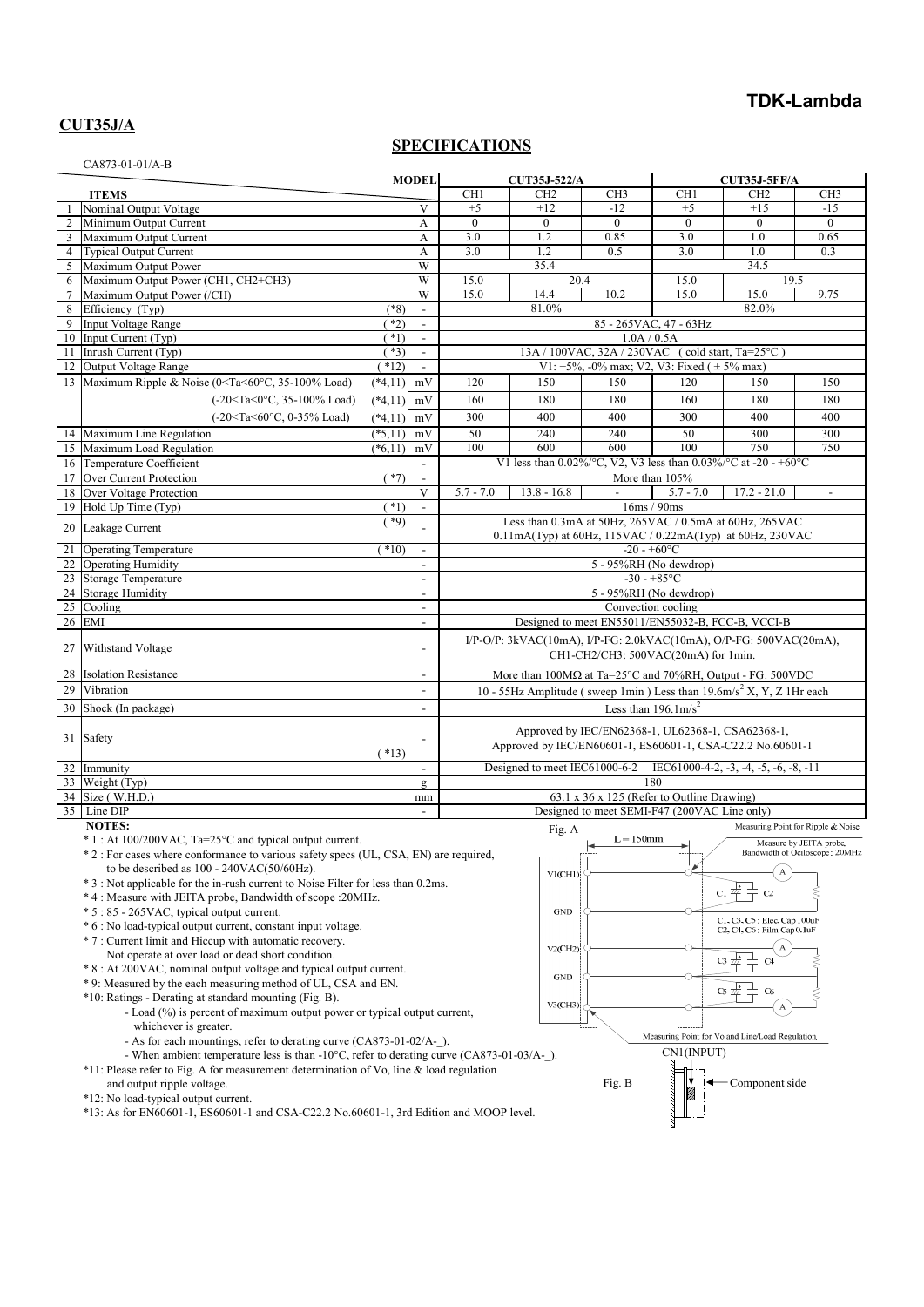### CA873-01-02/A

### \*COOLING: CONVECTION COOLING 100 100 100 100 100 100 90 100 80 90 60 70 LOADING CONDITION(%) 100 35 70 60 70 50 - 20 40 100 100 90 45 90 100 80 50 Ta (°C) Mounting<br>A,C,E Mounting B Mounting D,F 100

### \*COOLING: CONVECTION COOLING





### **CUT35J/A TDK-Lambda**